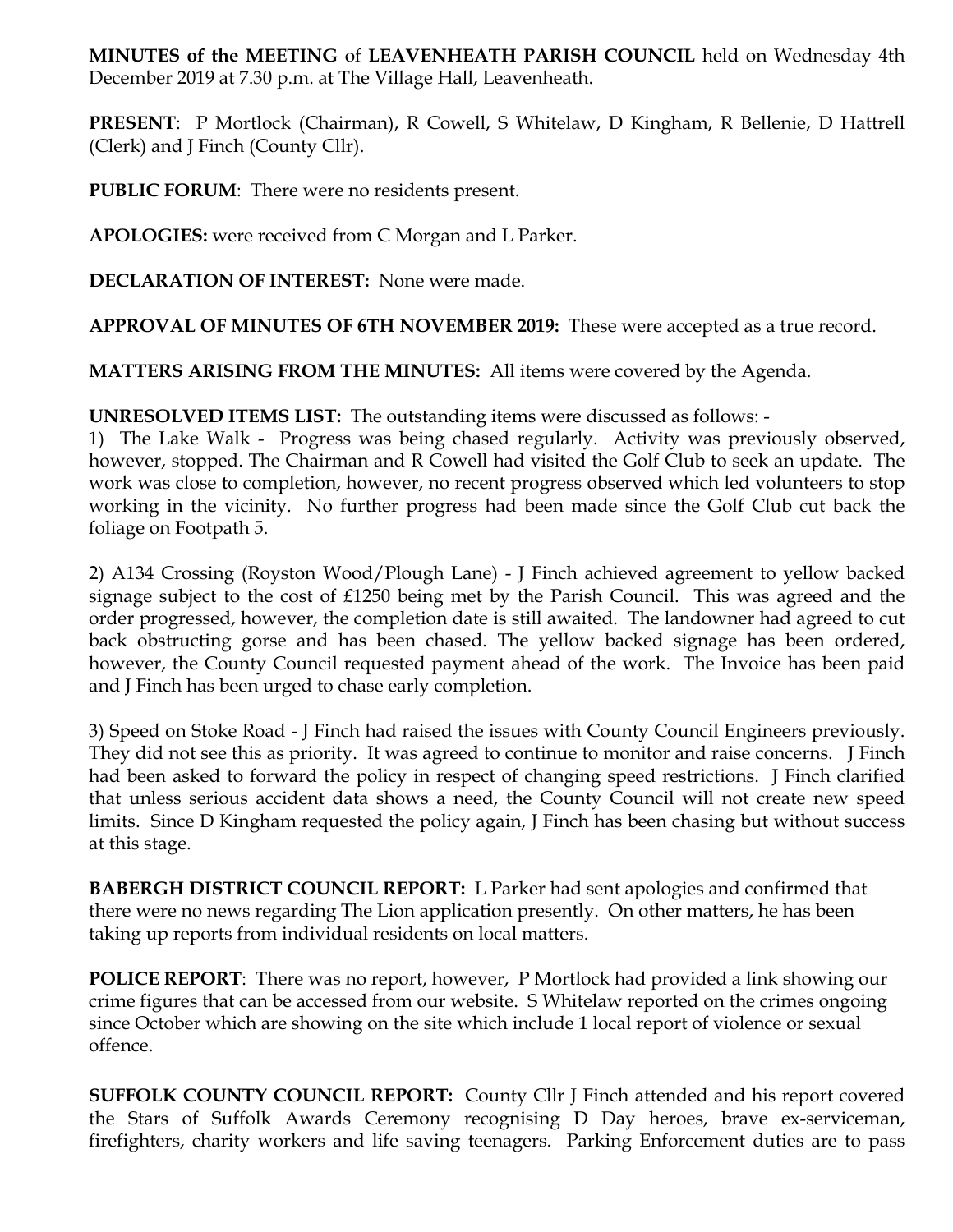from the Police to Local Authorities in Suffolk from the end of January. A new App is backed by Suffolk County Council Health Service for asthmatic youngsters. The White Ribbon Campaign to stop domestic violence was launched. Further Fostering and Adoption sessions are planned for next year.

**NEIGHBOURHOOD PLANNING/ HOUSING NEEDS SURVEY:** Surveys have been returned and the analysis was due to start after the data is input onto spreadsheets. The return rate was around 37%. The next meeting is scheduled for 7th January and prize draw takes place on 11th January.

**CORRESPONDENCE:** On-going correspondence was discussed. It was agreed not to program the Parish Council's Street Lights to stay on all night over the festive period.

**HIGHWAYS**: There were no news on the time scales for the yellow backed signs. J Finch confirmed it was appropriate for the Council to keep a list of volunteers to spread grit for insurance purposes as in previous years. The Village Hall grit bin needs replenishing - **Action Clerk to report**. It was agreed to copy future emails to J Finch relating to footpaths where we need to chase required action.

**FINANCE:** The Bank Balances as at 4th December are £36337.45 in the Community Account and £15474.67 in the Rate Reward Account making a total of £51812.12.

The Budget and Precept for next year was considered. The Responsible Finance Officer had worked with R Bellenie between meetings to produce a spreadsheet for the meeting to consider. Following discussion it was resolved to agree a standstill precept as far as residents are concerned at £19490, the budget for Village Hall will be decreased by £500 and the Village Green increased by £500. The Community Infrastructure Levy return for the year ending 2019 was duly approved and signed. The CIL monies at £4018.56 will be allocated towards the new Playground. Members thanked R Cowell for carrying out a very thorough Risk Assessment and Review of the Asset List. This is on-going and has revealed a need to carry out some maintenance jobs to prolong the life of some village assets. £1000 will be spend from the Village Assets Capital Reserves to prolong the life of Village Assets with timely maintenance next year.

## **The following were authorised for payment: -**

| Funds Transfer | 500.00   | <b>St Matthews Church</b>                 | Towardsinsurance costs    |
|----------------|----------|-------------------------------------------|---------------------------|
| Funds Transfer | 434.85   | D K Hattrell                              | Clerk's Salary            |
| Funds Transfer | 100.40   | <b>Inland Revenue Only</b>                | <b>Clerk's Deductions</b> |
| Funds Transfer | 169.13   | <b>SCC Pension ACC</b>                    | Clerk's Pension           |
| Funds Transfer | 319.20   | Tree & Lawn                               | V Green Maintenance       |
| Funds Transfer | 9.00     | Leavenheath Village Hall N/Plan hall hire |                           |
| <b>Total</b>   | £1532.58 |                                           |                           |

**REPORTS FROM ORGANISATIONS AND REPRESENTATIVES :** Reports were given from the Village Green, Village Hall and the Footpath Warden. The Village Hall continues to have success with their film viewings which is already sold out for Saturday. Anglian Water found an issue during a routine spot check which is being resolved. The Hall will be in use for voting on Election Day next week. There was mention of the organ at the Village Hall which is used for the Sunday Services. This is currently on loan from residents to the Hall. The Village Green Committee now has a new Treasurer and Secretary. The Fund Raising Committee are planning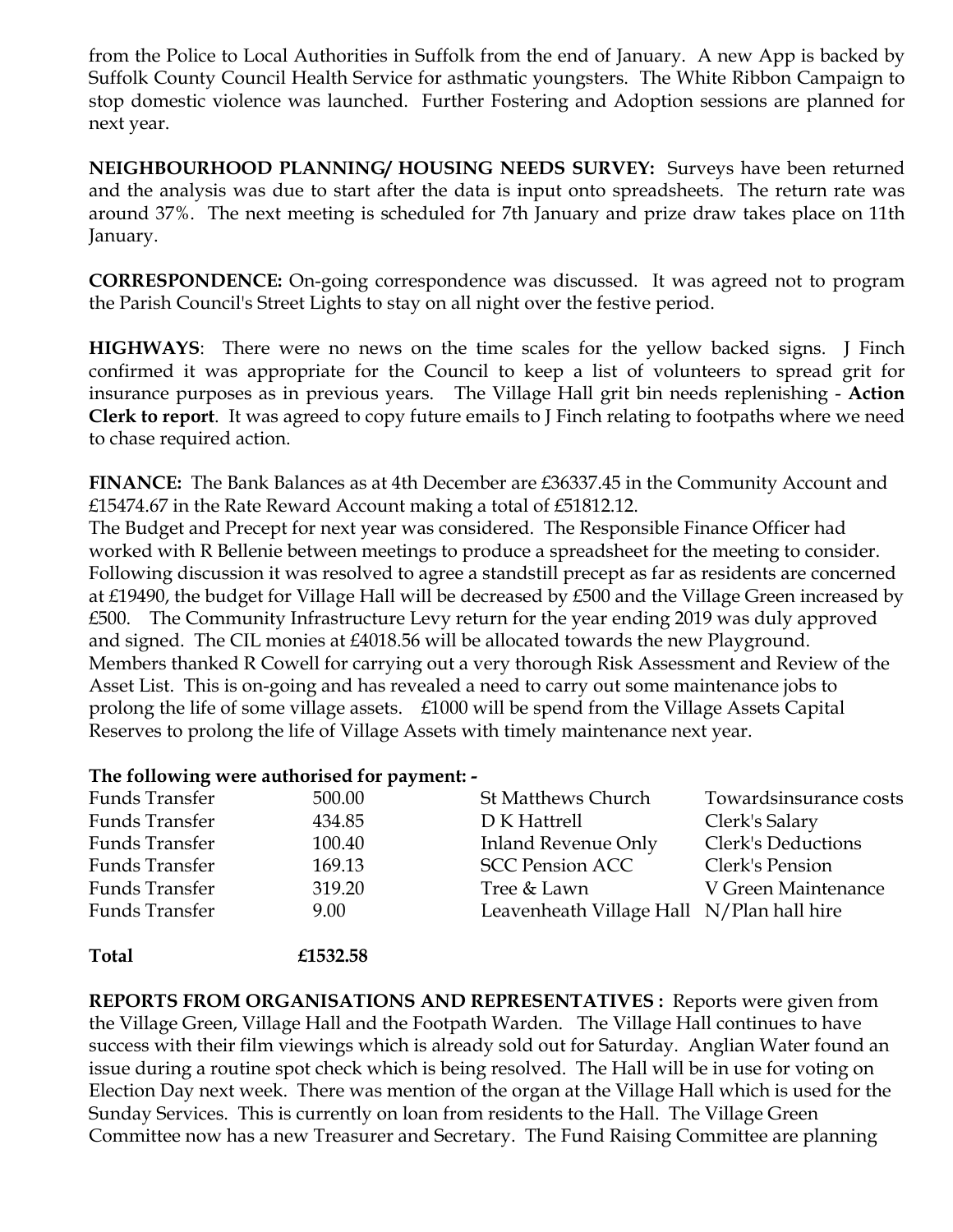some exciting events to support funds for the new Playground. In relation to Footpaths a tree over Kingsland Lane has been reported to the County Council.

**IDEAS TO IMPROVE THE VILLAGE**: Residents have approached the Parish Council concerned that village social events are not being arranged. It was noted that this is not the role of the Parish Council. In nearby villages, Community Councils have had much success with Village Events.

**REPORTS AND QUESTIONS FROM CHAIRMAN AND MEMBERS**: There were discussion about the Defibrillator and the Playground Questionnaire, however, no resolutions resulted.

The meeting closed at **9.25 p.m**.

**Planning Meeting on 4th December 2019**

*The following decisions was advised from the Planning Authority:-*